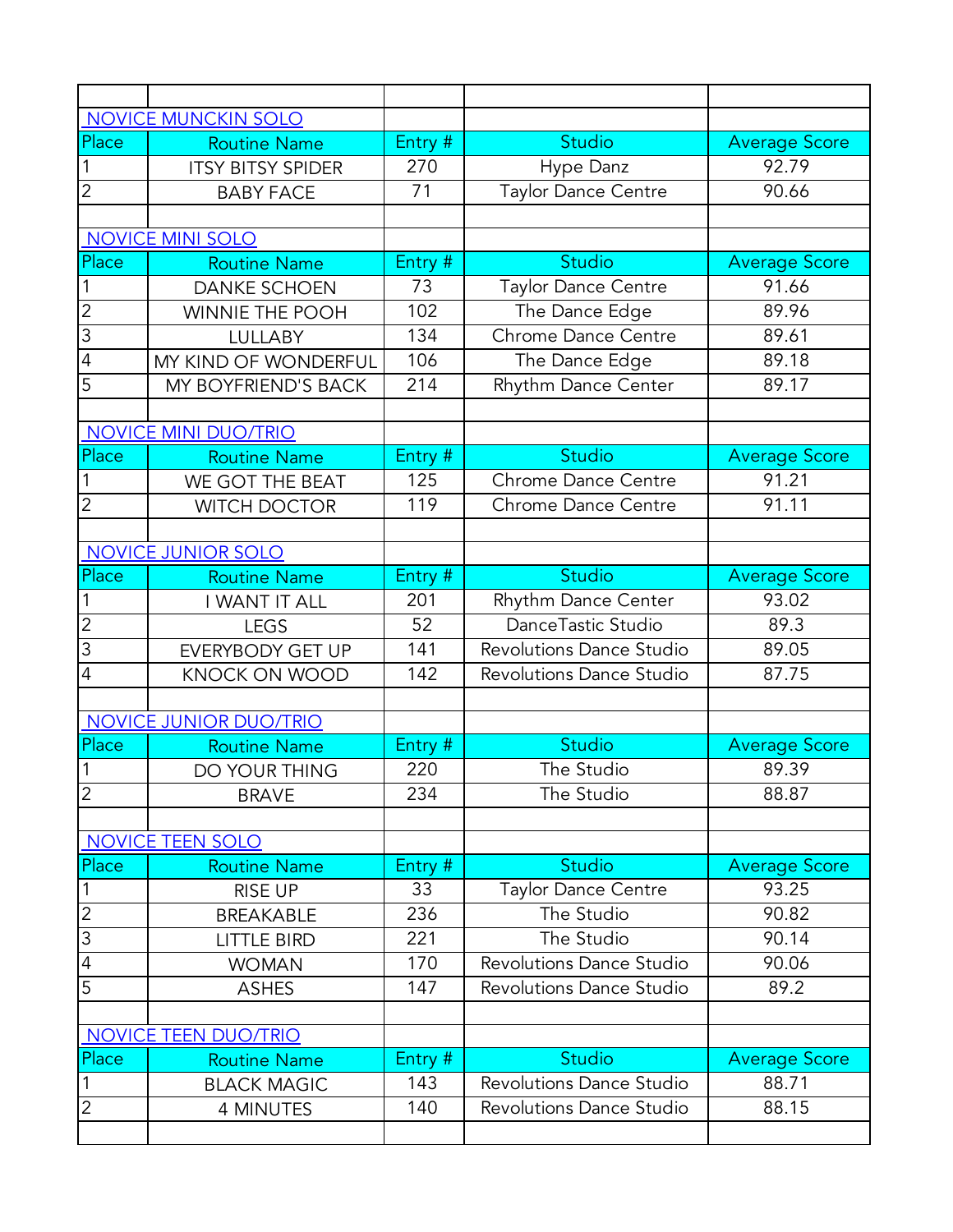|                | NOVICE SENIOR SOLO                |              |                                 |                            |
|----------------|-----------------------------------|--------------|---------------------------------|----------------------------|
| Place          | <b>Routine Name</b>               | Entry #      | <b>Studio</b>                   | <b>Average Score</b>       |
| 1              | <b>IRIS</b>                       | 22           | Taylor Dance Centre             | 91.62                      |
| $\overline{2}$ | B.E.P                             | 148          | <b>Revolutions Dance Studio</b> | 89.19                      |
| $\overline{3}$ | <b>BURY A FRIEND</b>              | 112          | <b>Illustrated Movement</b>     | 88.77                      |
| $\overline{4}$ | <b>USHER</b>                      | 145          | Revolutions Dance Studio        | 88.45                      |
| 5              | DROP IT LOW                       | 111          | <b>Illustrated Movement</b>     | 88.12                      |
|                |                                   |              |                                 |                            |
|                | NOVICE SENIOR DUO/TRIO            |              |                                 |                            |
| Place          | <b>Routine Name</b>               | Entry #      | Studio                          | <b>Average Score</b>       |
|                | THROW IT BACK                     | 116          | <b>Illustrated Movement</b>     | 88                         |
| $\overline{2}$ | <b>BANG BANG</b>                  | 117          | <b>Illustrated Movement</b>     | 87.1                       |
|                |                                   |              |                                 |                            |
|                | <b>DIVISION 1 JUNIOR SOLO</b>     |              |                                 |                            |
| Place          | <b>Routine Name</b>               | Entry #      | Studio                          | Average Score              |
|                | KILL OF THE NIGHT                 | 53           | DanceTastic Studio              | 91.89                      |
| $\overline{2}$ | I LOVE ME                         | 157          | <b>Revolutions Dance Studio</b> | 90.9                       |
| $\overline{3}$ | SWEET CHILD O' MINE               | 44           | The Dance Complex               | 90.87                      |
| $\overline{4}$ | <b>BEAUTIFUL THING</b>            | 103          | The Dance Edge                  | 90.68                      |
| 5              | ORANGE COLOURED SKY               | 104          | The Dance Edge                  | 90.01                      |
|                |                                   |              |                                 |                            |
|                | <b>DIVISION 1 JUNIOR DUO/TRIO</b> |              |                                 |                            |
|                |                                   |              |                                 |                            |
| Place          | <b>Routine Name</b>               | Entry #      | <b>Studio</b>                   | <b>Average Score</b>       |
| 1              | <b>HAPPY</b>                      | 108          | The Dance Edge                  | 91.41                      |
| $\overline{2}$ | <b>SHAKE</b>                      | 158          | Revolutions Dance Studio        | 90.8                       |
| $\overline{3}$ | IN MY POCKET                      | 55           | DanceTastic Studio              | 90.15                      |
|                |                                   |              |                                 |                            |
|                | <b>DIVISION 1 JUNIOR GROUP</b>    |              |                                 |                            |
| Place          | <b>Routine Name</b>               | Entry #      | <b>Studio</b>                   | <b>Average Score</b>       |
| $\overline{1}$ | TRANSYLVANIA MANIA                | 169          | <b>Revolutions Dance Studio</b> | 90.41                      |
| $\overline{c}$ | HOT!                              | 146          | <b>Revolutions Dance Studio</b> | 89.29                      |
| $\overline{3}$ | A NIGHT IN PARIS                  | 174          | <b>Revolutions Dance Studio</b> | 88.98                      |
| 3              | <b>LIKE THAT</b>                  | 168          | <b>Revolutions Dance Studio</b> | 88.98                      |
|                |                                   |              |                                 |                            |
|                | <b>DIVISION 1 MINI SOLO</b>       |              |                                 |                            |
| Place          | <b>Routine Name</b>               | Entry #      | Studio                          | <b>Average Score</b>       |
| 1              | WHEN SHE LOVED ME                 | 9            | Hype Danz                       | 91.1                       |
| $\overline{2}$ | <b>DOLLA DOLLA</b>                | 248          | Collective Danceworx IND        | 88.68                      |
|                |                                   |              |                                 |                            |
|                | <b>DIVISION 1 MINI DUO/TRIO</b>   |              |                                 |                            |
| Place          | <b>Routine Name</b>               | Entry #<br>4 | <b>Studio</b>                   | <b>Average Score</b><br>91 |
| $\mathbf 1$    | <b>BEST OF BOTH WORLDS</b>        |              | Hype Danz                       |                            |
| $\overline{2}$ | ME AND MY SHADOW                  | 20           | <b>Taylor Dance Centre</b>      | 90.44                      |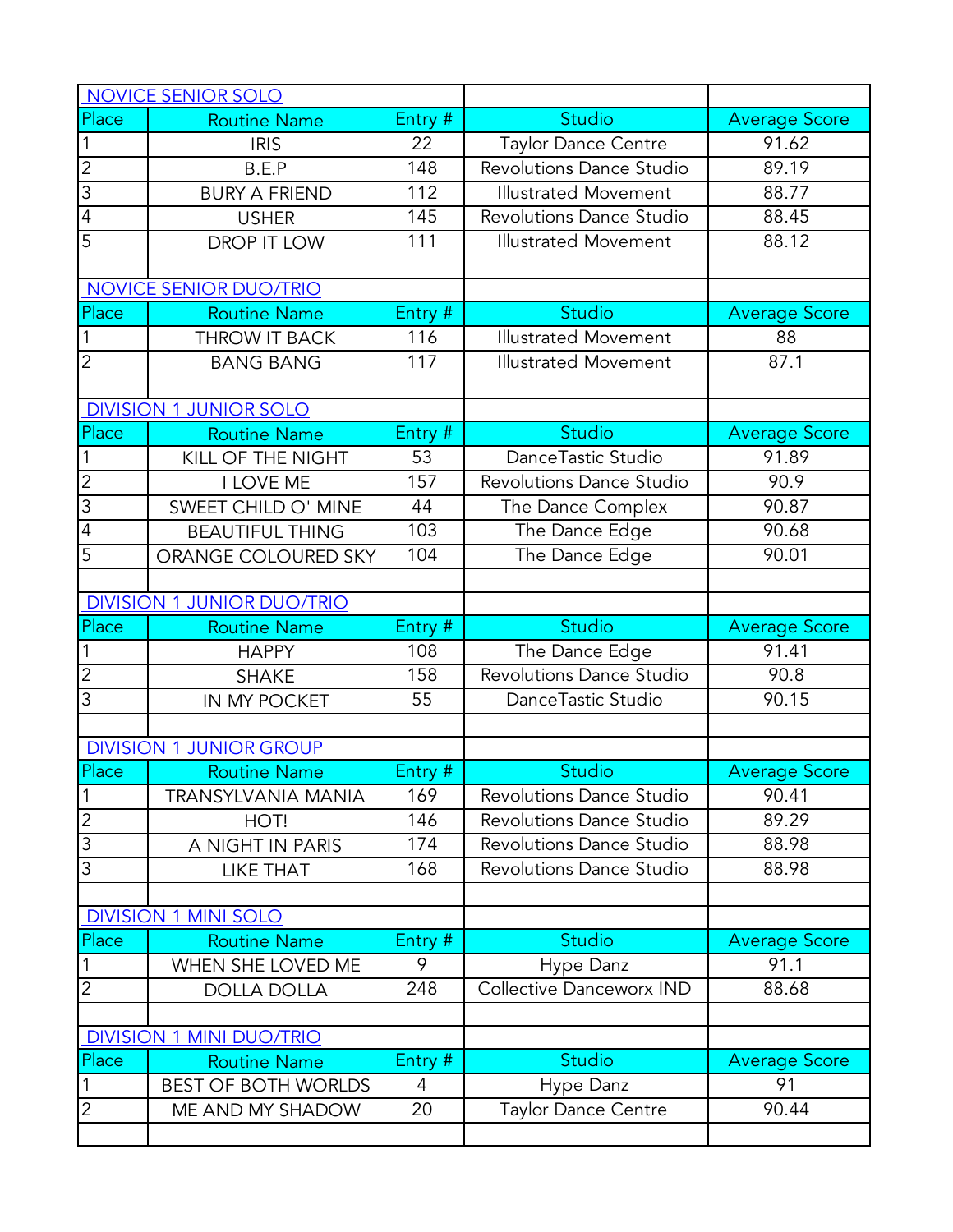|                | <b>DIVISION 1 TEEN SOLO</b>      |         |                            |                      |
|----------------|----------------------------------|---------|----------------------------|----------------------|
| Place          | <b>Routine Name</b>              | Entry # | Studio                     | <b>Average Score</b> |
| $\mathbf 1$    | <b>LEAVE YOUR HAT ON</b>         | 37      | Taylor Dance Centre        | 90.01                |
| $\overline{2}$ | <b>READ MY MIND</b>              | 165     | Revolutions Dance Studio   | 89.78                |
| $\overline{3}$ | IN NATURE                        | 271     | DanceTastic Studio         | 88.95                |
| $\overline{4}$ | <b>US</b>                        | 163     | Revolutions Dance Studio   | 88.13                |
|                |                                  |         |                            |                      |
|                | <b>DIVISION 1 TEEN DUO/TRIO</b>  |         |                            |                      |
| Place          | <b>Routine Name</b>              | Entry # | Studio                     | Average Score        |
| $\mathbf 1$    | <b>HUSTLE</b>                    | 152     | Revolutions Dance Studio   | 89.66                |
| $\overline{2}$ | <b>AMIS A PARIS</b>              | 50      | DanceTastic Studio         | 89.49                |
|                |                                  |         |                            |                      |
|                | <b>DIVISION 1 TEEN GROUP</b>     |         |                            |                      |
| Place          | <b>Routine Name</b>              | Entry # | <b>Studio</b>              | <b>Average Score</b> |
| $\mathbf 1$    | <b>TURNING PAGE</b>              | 94      | Taylor Dance Centre        | 91.53                |
| $\overline{2}$ | <b>EDGE OF SEVENTEEN</b>         | 69      | <b>Taylor Dance Centre</b> | 91.05                |
| $\overline{3}$ | <b>BORN TO DO</b>                | 153     | Revolutions Dance Studio   | 89.52                |
|                |                                  |         |                            |                      |
|                | <b>DIVISION 1 SENIOR SOLO</b>    |         |                            |                      |
| Place          | <b>Routine Name</b>              | Entry # | Studio                     | <b>Average Score</b> |
| $\mathbf{1}$   | MONEY IN THE GRAVE               | 61      | DanceTastic Studio         | 93.56                |
| $\overline{2}$ | MY MIND                          | 262     | Collective Danceworx IND   | 92.54                |
| $\overline{3}$ | <b>NOTHING</b>                   | 24      | <b>Taylor Dance Centre</b> | 92.4                 |
| $\overline{4}$ | <b>ROYALS</b>                    | 85      | <b>Taylor Dance Centre</b> | 91.48                |
| 5              | SOMETHING'S GOT A                | 36      | <b>Taylor Dance Centre</b> | 91.46                |
|                | HOLD ON ME                       |         |                            |                      |
|                |                                  |         |                            |                      |
|                | *DIVISION 2 MINI SOLO            |         |                            |                      |
| Place          | <b>Routine Name</b>              | Entry # | <b>Studio</b>              | <b>Average Score</b> |
| $\mathbf 1$    | <b>DEFYING GRAVITY</b>           | 32      | Taylor Dance Centre        | 93.24                |
| $\overline{2}$ | DEAR FUTURE HUSBAND              | 11      | Hype Danz                  | 91.47                |
|                |                                  |         |                            |                      |
|                | <b>*DIVISION 2 MINI DUO/TRIO</b> |         |                            |                      |
| Place          | <b>Routine Name</b>              | Entry # | <b>Studio</b>              | <b>Average Score</b> |
| $\mathbf{1}$   | LIPS ARE MOVIN'                  | 12      | Hype Danz                  | 90.48                |
| $\overline{2}$ | 5678                             | 204     | Rhythm Dance Center        | 90.26                |
|                |                                  |         |                            |                      |
|                | *DIVISION 2 JUNIOR SOLO          |         |                            |                      |
| Place          | <b>Routine Name</b>              | Entry # | <b>Studio</b>              | <b>Average Score</b> |
| 1              | LET IT BE                        | 135     | Chrome Dance Centre        | 93.54                |
| $\overline{c}$ | <b>ANYTHING WORTH</b>            | 83      | <b>Taylor Dance Centre</b> | 93.29                |
|                | <b>HOLDING ON TO</b>             |         |                            |                      |
| 3              | WHEN THE PARTY'S OVER            | 17      | Hype Danz                  | 92.58                |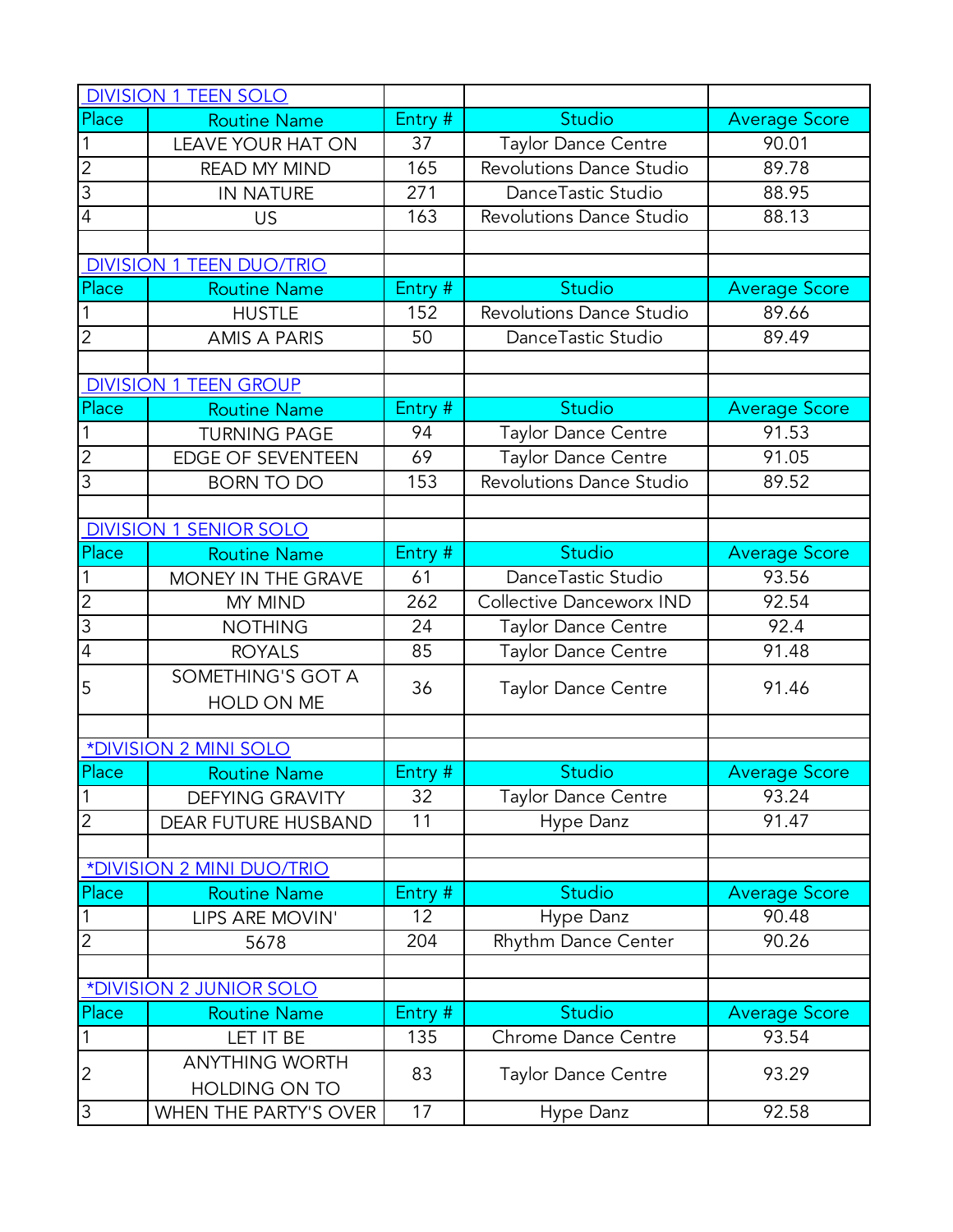| $\overline{4}$                | <b>DANSE DE FETE</b>                            | 62        | DanceTastic Studio                                     | 92.29                |
|-------------------------------|-------------------------------------------------|-----------|--------------------------------------------------------|----------------------|
| $\overline{5}$                | <b>JUICE</b>                                    | 16        | Hype Danz                                              | 91.96                |
|                               |                                                 |           |                                                        |                      |
|                               | *DIVISION 2 JUNIOR DUO/TRIO                     |           |                                                        |                      |
| Place                         | <b>Routine Name</b>                             | Entry #   | <b>Studio</b>                                          | <b>Average Score</b> |
| 1                             | READY TO LOSE                                   | 75        | Taylor Dance Centre                                    | 94.53                |
| $\overline{2}$                | <b>DOWNTOWN</b>                                 | 178       | Rhythm Dance Center                                    | 92.76                |
| $\overline{3}$                | <b>SCREAM AND SHOUT</b>                         | 151       | <b>Revolutions Dance Studio</b>                        | 89.58                |
|                               |                                                 |           |                                                        |                      |
|                               | *DIVISION 2 JUNIOR SMALL GROUP                  |           |                                                        |                      |
| Place                         | <b>Routine Name</b>                             | Entry #   | Studio                                                 | <b>Average Score</b> |
|                               | <b>GET DOWN ON IT</b>                           | 21        | Taylor Dance Centre                                    | 92.43                |
| $\overline{2}$                | <b>EARTH SONG</b>                               | 226       | The Studio                                             | 88.46                |
|                               |                                                 |           |                                                        |                      |
|                               | *DIVISION 2 TEEN SOLO                           |           |                                                        |                      |
| Place                         | <b>Routine Name</b>                             | Entry #   | <b>Studio</b>                                          | <b>Average Score</b> |
|                               | YOU & I                                         | 86        | Taylor Dance Centre                                    | 95.54                |
| $\overline{2}$                | YOUR SONG                                       | 27        | Taylor Dance Centre                                    | 94.46                |
| $\overline{3}$                | WHEN SHE CAME BACK                              | 254       | Collective Danceworx IND                               | 94.11                |
| $\overline{4}$                | <b>RIVER DEEP</b>                               | 129       | Chrome Dance Centre                                    | 93.82                |
| 5                             | $L-O-V-E$                                       | 122       | <b>Chrome Dance Centre</b>                             | 93.69                |
|                               |                                                 |           |                                                        |                      |
|                               |                                                 |           |                                                        |                      |
|                               | *DIVISION 2 TEEN DUO/TRIO                       |           |                                                        |                      |
| Place                         | <b>Routine Name</b>                             | Entry #   | Studio                                                 | <b>Average Score</b> |
| 1                             | <b>STOPTIME RAG</b>                             | 124       | Chrome Dance Centre                                    | 94.58                |
| $\overline{2}$                | <b>HOME</b>                                     | 118       | <b>Chrome Dance Centre</b>                             | $\overline{9}3.14$   |
| $\overline{3}$                | <b>NO EVIL</b>                                  | 35        | <b>Taylor Dance Centre</b>                             | 91.98                |
| 4                             | <b>I PROMISE</b>                                | 203       | Rhythm Dance Center                                    | 91.53                |
| $\overline{5}$                | POWER PUFF GIRLS                                | 133       | Chrome Dance Centre                                    | 91.21                |
|                               |                                                 |           |                                                        |                      |
|                               | *DIVISION 2 TEEN SMALL GROUP                    |           |                                                        |                      |
| Place                         | <b>Routine Name</b>                             | Entry #   | Studio                                                 | <b>Average Score</b> |
| $\mathbf 1$                   | YOUTH                                           | 82        | <b>Taylor Dance Centre</b>                             | 93.59                |
| $\overline{2}$                | IT'S QUIET UPTOWN                               | 91        | <b>Taylor Dance Centre</b>                             | 93.34                |
| 3                             | <b>MONEY MAKES THE</b>                          | 41        | <b>Taylor Dance Centre</b>                             | 93.28                |
|                               | <b>WORLD GO ROUND</b>                           |           |                                                        |                      |
| $\overline{4}$                | <b>THAT MAN</b>                                 | 136       | <b>Chrome Dance Centre</b>                             | 93.01                |
|                               |                                                 |           |                                                        |                      |
|                               | <b>*DIVISION 2 SENIOR SOLO</b>                  |           |                                                        |                      |
| Place                         | <b>Routine Name</b>                             | Entry #   | Studio                                                 | <b>Average Score</b> |
| $\mathbf 1$<br>$\overline{2}$ | NATURE OF DAYLIGHT<br><b>GIVE ME ONE REASON</b> | 247<br>74 | Collective Danceworx IND<br><b>Taylor Dance Centre</b> | 95.12<br>94.49       |